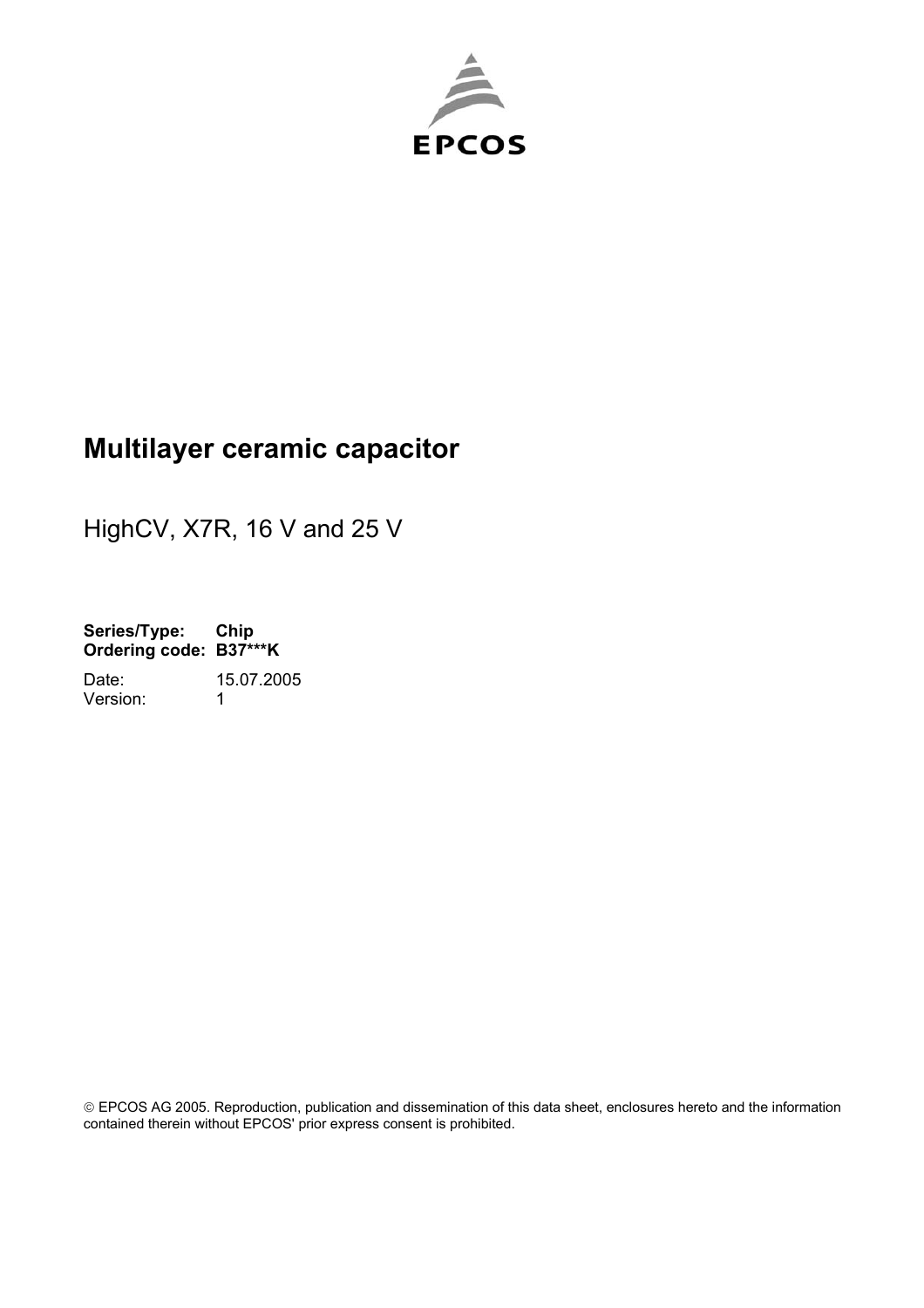

#### **Ordering code**

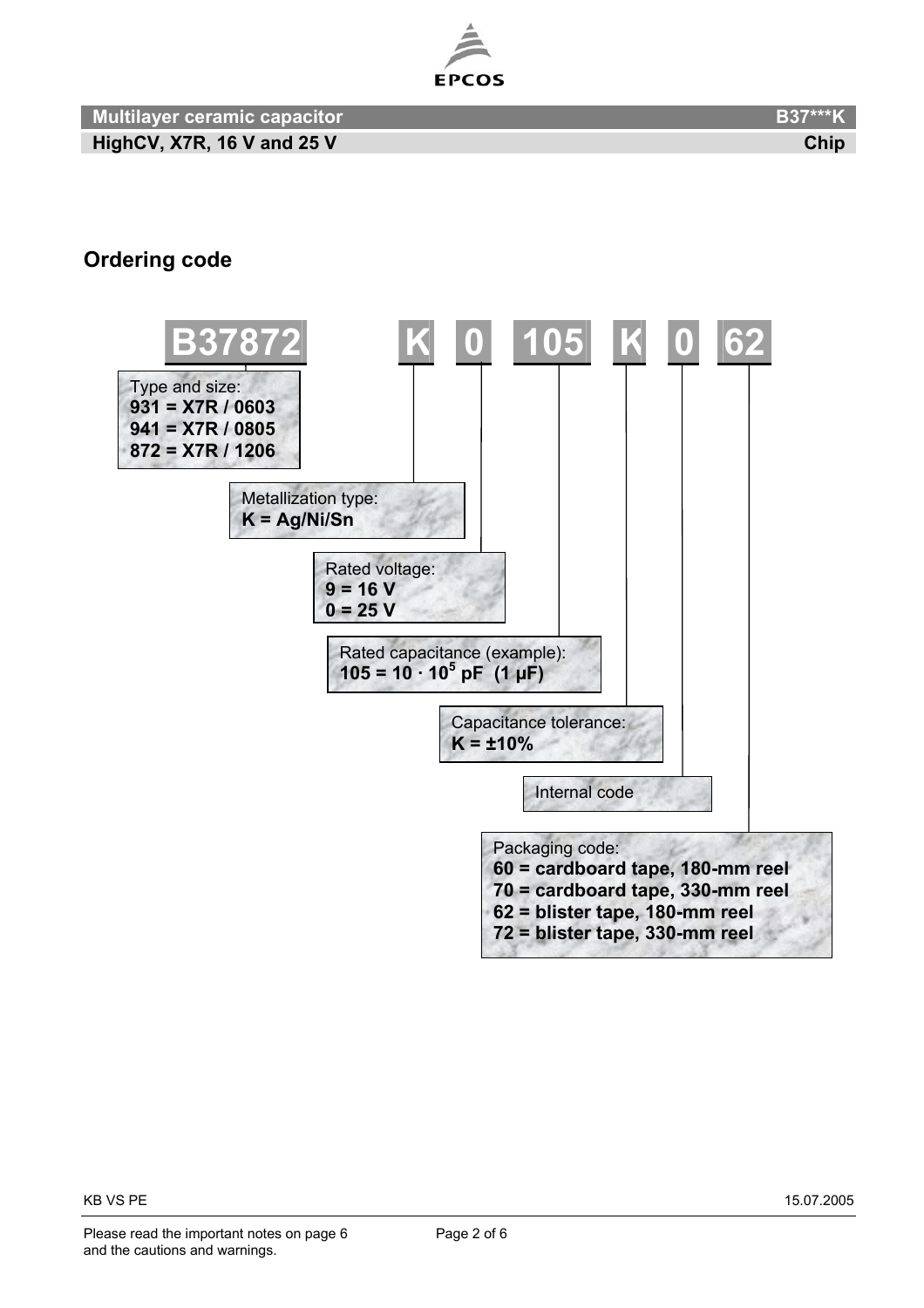

#### **Multilayer ceramic capacitor B37\*\*\*K B37\*\*\*K HighCV, X7R, 16 V and 25 V Chip and 25 V** Chip **Chip Chip Chip Chip Chip**

#### **Dimensional drawing**



| <b>Size</b>                  |                 |                                 | -S            |                 |
|------------------------------|-----------------|---------------------------------|---------------|-----------------|
| [inch / mm]                  | [mm]            | [mm]                            | [mm]          | [mm]            |
| 0603 / 1608                  | $1.6 \pm 0.15$  | $0.80 \pm 0.1$                  | $0.8 \pm 0.1$ | $ 0.10 - 0.4 $  |
| 0805 / 2012   2.0 $\pm$ 0.20 |                 | 1.25 $\pm$ 0.15   1.35 max.     |               | $ 0.13 - 0.75 $ |
| 1206 / 3216                  | $13.2 \pm 0.20$ | $1.60 \pm 0.15$   1.2 $\pm 0.1$ |               | $ 0.25 - 0.75 $ |

 see also "Ordering codes and chip thickness", dimensions in accordance to CECC 32101-801

### **Electrical data**

| <b>Capacitance values:</b>                | 220 nF  2.2 µF          |
|-------------------------------------------|-------------------------|
| Operating temperature range:              | $-55$ °C $$ +125 °C     |
| Time constant $\tau$ at +25 °C:           | > 500 s                 |
| Dissipation factor tano (limit value):    | $< 25 \cdot 10^{-3}$    |
| Max. relative capacitance change:         | ±15%                    |
| Test voltage:                             | $(1.0 \pm 0.2) V_{RMS}$ |
| Test frequency:                           | $(1.0 \pm 0.2)$ kHz     |
| Capacitance <sup>1)</sup> test conditions |                         |
| Rated voltage:                            | 16 V / 25 V             |
| Dielectric:                               | Class 2                 |
| Standard:                                 | EIA                     |
| Climatic category (IEC 60068-1):          | 55/125/56               |
| Temperature characteristic:               | X7R                     |

<sup>1)</sup> Subject to aging, please see "General Technical Information" at www.epcos.com/ceramic\_capacitors

or the data book "Multilayer Ceramic Capacitors".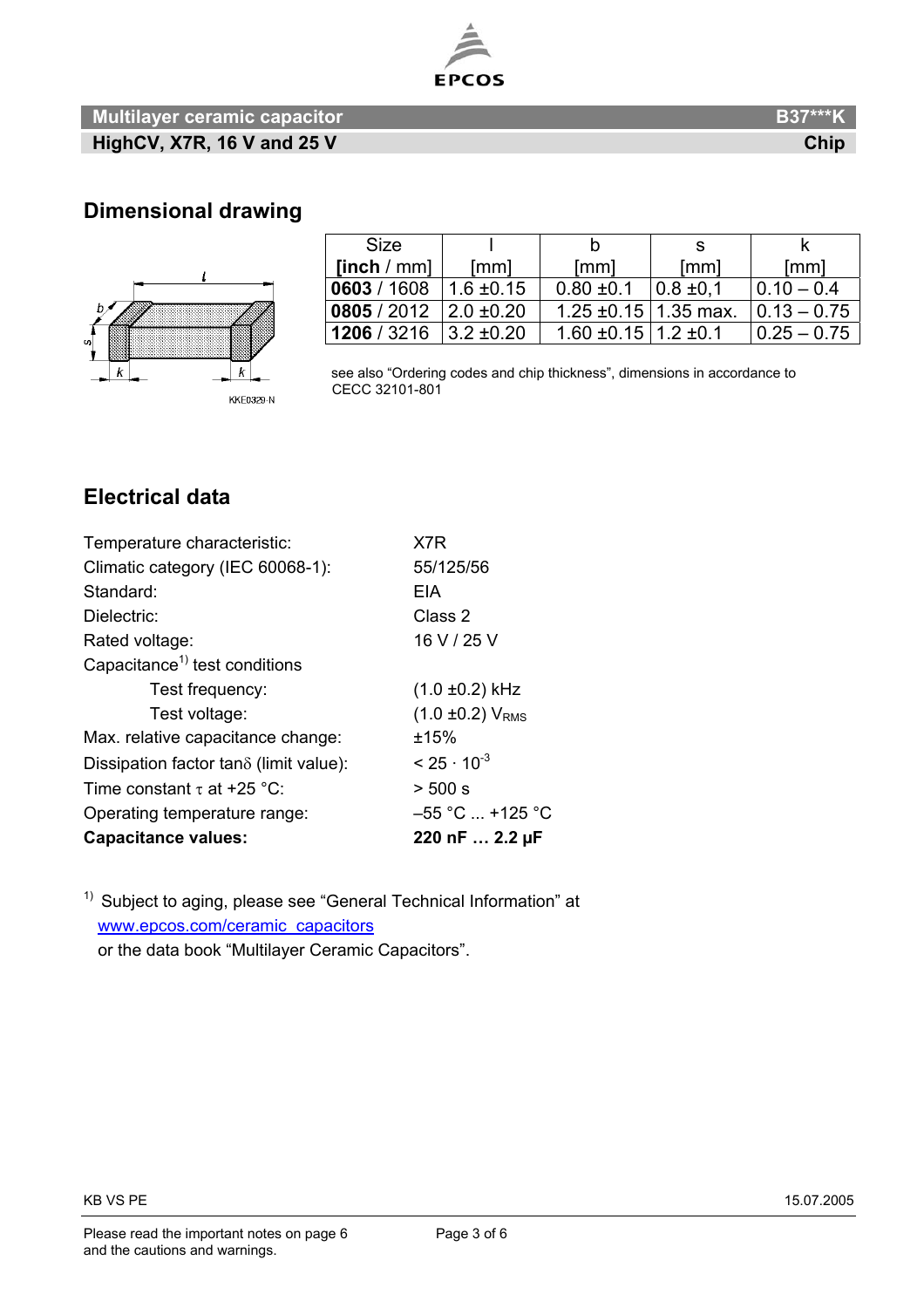

**Multilayer ceramic capacitor B37\*\*\*K B37\*\*\*K HighCV, X7R, 16 V and 25 V Chip Chip and 25 V Chip 2018** 

## **Ordering codes and chip thickness**

| Case size  | $C_{R}$   | Ordering code     | <b>Thickness</b> | Packing quantity    |                              |
|------------|-----------|-------------------|------------------|---------------------|------------------------------|
|            |           |                   |                  | 180-mm<br>Ø<br>reel | $\varnothing$ 330-mm<br>reel |
| [inch]     | $[\mu F]$ |                   | [mm]             | [PCS]               | [pcs]                        |
|            |           |                   |                  |                     |                              |
| 16 V types |           |                   |                  |                     |                              |
| 0603       | 0.220     | B37931K9224K060*  | $0.8 \pm 0.1$    | 4000                | 16000                        |
| 0805       | 0.220     | B37941K9224K060*  | $0.8 \pm 0.1$    | 4000                | 16000                        |
|            | 0.330     | B37941K9334K060*  | $0.8 \pm 0.1$    | 4000                | 16000                        |
|            | 0.470     | B37941K9474K060*  | $0.8 \pm 0.1$    | 4000                | 16000                        |
|            | 1.0       | B37941K9105K062** | $1.25 \pm 0.1$   | 3000                | 12000                        |
| 1206       | 1.0       | B37872K9105K062** | $1.2 \pm 0.1$    | 3000                | 12000                        |
|            | 2.2       | B37872K9225K062** | $1.2 \pm 0.1$    | 3000                | 12000                        |

| <b>Size</b>                                              | $C_R$     | Ordering code     | <b>Thickness</b> | Packing quantity    |                  |
|----------------------------------------------------------|-----------|-------------------|------------------|---------------------|------------------|
| [inch]                                                   | $[\mu F]$ |                   | [mm]             | 180-mm<br>Ø<br>reel | ∅ 330-mm<br>reel |
|                                                          |           |                   |                  | [pcs]               | [pcs]            |
|                                                          |           |                   |                  |                     |                  |
| 25 V types                                               |           |                   |                  |                     |                  |
| 0603                                                     | 0.220     | B37931K0224K060*  | $0.8 \pm 0.1$    | 4000                | 16000            |
| 0805                                                     | 0.220     | B37941K0224K060*  | $0.8 \pm 0.1$    | 4000                | 16000            |
|                                                          | 0.330     | B37941K0334K060*  | $0.8 \pm 0.1$    | 4000                | 16000            |
|                                                          | 0.470     | B37941K0474K060*  | $0.8 \pm 0.1$    | 4000                | 16000            |
|                                                          | 1.0       | B37941K0105K062** | $1.25 \pm 0.1$   | 3000                | 12000            |
| 1206                                                     | 1.0       | B37872K0105K062** | $1.2 \pm 0.1$    | 3000                | 12000            |
|                                                          | 2.2       | B37872K0225K062** | $1.2 \pm 0.1$    | 3000                | 12000            |
| * Ordering Code Example.<br>Standard tolerance:<br>+ 10% |           |                   |                  |                     |                  |

| * Ordering Code Example  | Standard tolerance: | $± 10\%$                    |
|--------------------------|---------------------|-----------------------------|
|                          | Standard packaging: | Cardboard tape, 180-mm reel |
| ** Ordering Code Example | Standard tolerance: | $+10%$                      |
|                          | Standard packaging: | Blister tape, 180-mm reel   |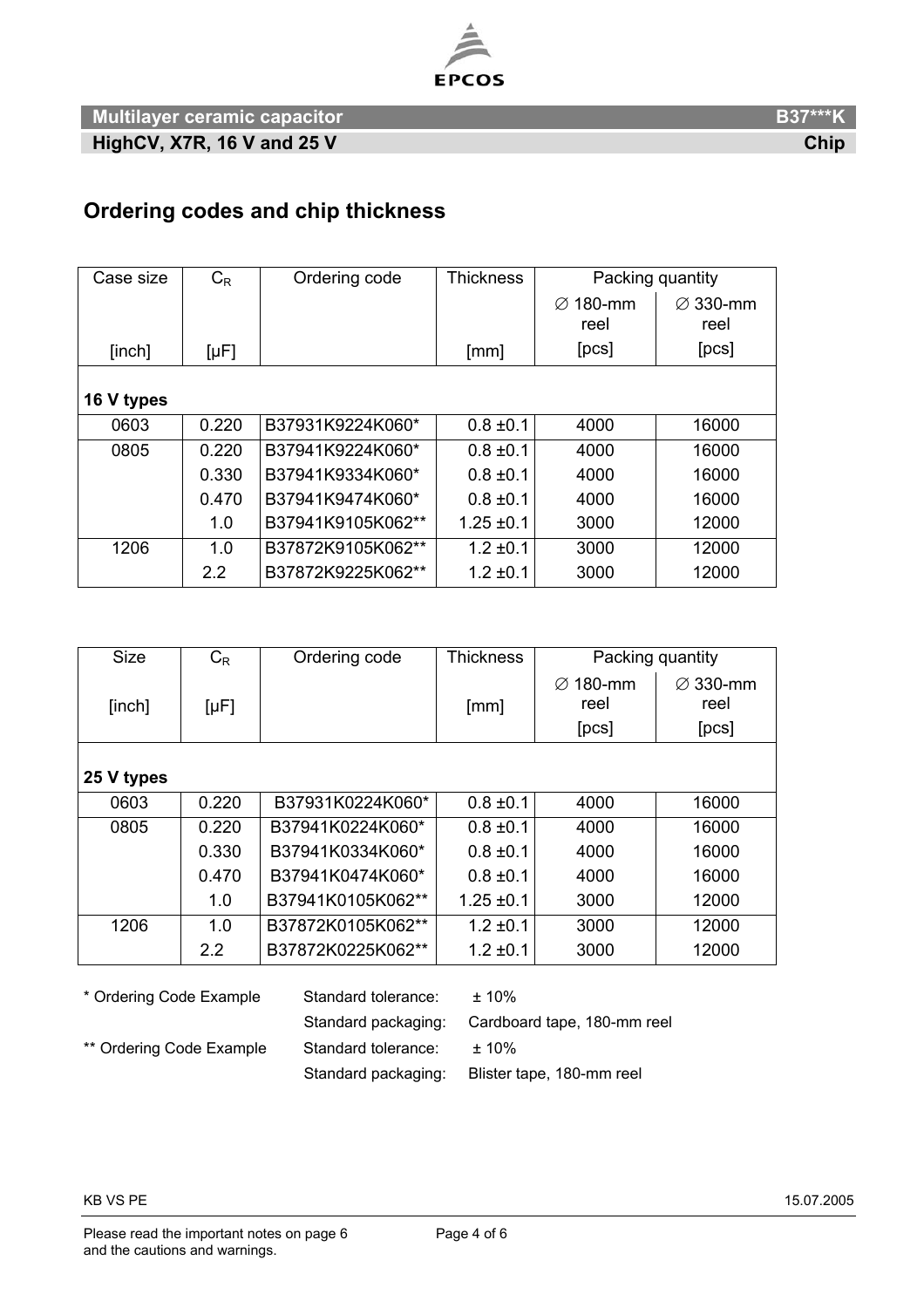

**Multilayer ceramic capacitor B37\*\*\*K B37\*\*\*K HighCV, X7R, 16 V and 25 V Chip and 25 V** Chip **Chip 2018** 

**Further information** 

Please see General Technical Information at [www.epcos.com/ceramic\\_capacitors](http://www.epcos.com/ceramic_capacitors) or the data book "Multilayer Ceramic Capacitors" for further information on:

- $\overline{\mathcal{A}}$ Soldering directions
- $\mathcal{L}_{\mathcal{A}}$ Taping and packing
- $\mathcal{L}_{\mathcal{A}}$ Surface mounting instructions
- $\mathcal{L}_{\mathcal{A}}$ Effects of mechanical stress